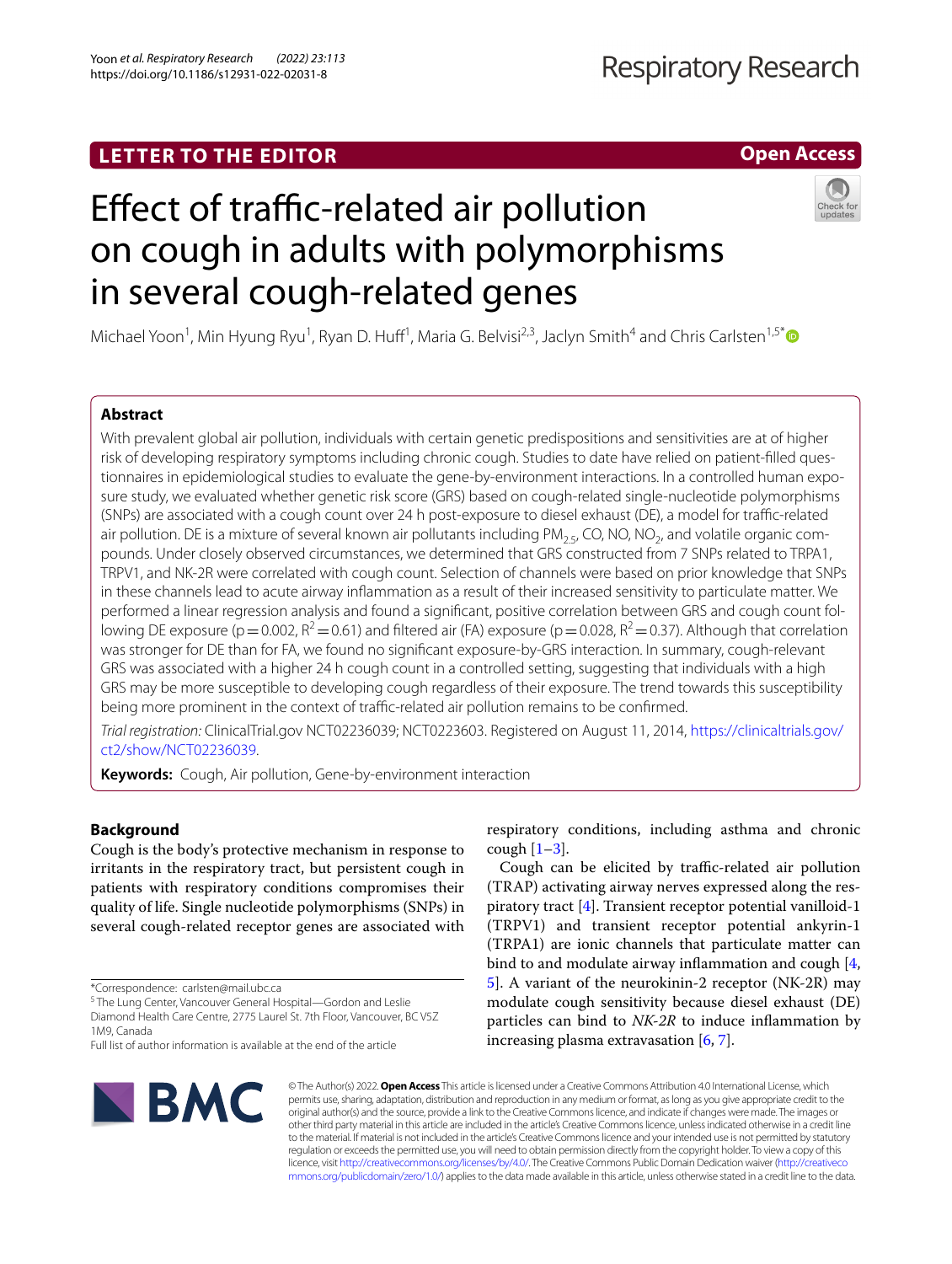Candidate gene analysis studies and in vitro experiments modulating TRP channels suggest SNPs in *TRPV1* and *TRPA1* are linked to childhood asthma and chronic cough [\[1](#page-3-0), [2](#page-3-6), [8,](#page-3-7) [9\]](#page-3-8). To investigate the relationship between cough-related SNPs and cough count in the context of air pollution exposure, we used 24 h cough monitoring in a human exposure study to DE.

#### **Methods**

All participants provided informed consent. The main (ClinicalTrial.gov ID: NCT02236039) and sub-study (i.e., cough monitoring) were approved by the University of British Columbia clinical research ethics board (H14- 00821). In this randomized, double-blinded crossover study, 13 research participants aged 42–80 were monitored over 24 h following a 2 h exposure to DE (diluted to  $PM_{2.5}$  at a nominal concentration of 300  $\mu$ g/m<sup>3</sup>) and filtered air (FA). FA was the sham control and had  $PM_{2.5}$ concentration  $4.5 \pm 4.2 \,\mu\text{g/m}^3 \text{ vs } 282.2 \pm 44.4 \,\mu\text{g/m}^3 \text{ in}$ DE [[10\]](#page-3-9). Detailed exposure parameters, study key dates, and eligibility criteria were detailed [[10\]](#page-3-9). VitaloJAK™ ambulatory cough monitor measured cough counts [\[11](#page-3-10)]. SNP genotyping was performed using TaqMan™ SNP Genotyping Assays (Thermo Fisher Scientific). Control DNA sequences (Cornell Institute for Medical Research, Catalogue#: HG00103, HG00581, HG00654) were used for *TRPA1*, *NK-2R*, and *TRPV1*, respectively. DNA was amplified with TaqMan™ Genotyping MasterMix (Thermo Fisher Scientific) according to the manufacturer's instructions. Genetic risk score (GRS) was calculated as the sum of 7 SNP risk alleles. SNPs were frst selected based on their associations with cough and asthma based on previous literature [\[1](#page-3-0), [2,](#page-3-6) [8,](#page-3-7) [9\]](#page-3-8). From the initial selection of 20 SNPs, those SNPs with a minor allele frequency, obtained from the 1000 Genome Browser on NCBI, greater than 0.25 were selected (excluding rs77038916). The risk allele for each SNP was: A for rs1384001; T for rs77038916; T for rs8065080; T for rs959974; G for rs222747; A for rs224534, and T for rs2277675 where the sum of the number of risk alleles would yield an unweighted GRS value (0 to 14). However, heterozygous individuals for rs77038916 (*NK-2R*) were not scored as the association model tested in the literature was recessive [[7\]](#page-3-5). Because of our repeated measure design with outcomes that is non-independent and correlated, linear mixed-efects (LME) models were used for statistical comparison. Cough counts were log-transformed. In our LME models, the exposure, interaction term exposureby-GRS, sex and age were fxed efects, and participant ID was the random efect. A linear regression was used to observe the relationship between GRS and cough count. All statistical analyses and plots generation was done using R (v.4.1.2, R foundation for Statistical Computing).

#### **Results**

Participant characteristics and GRS for each participant are listed in Table [1](#page-2-0). There was no significant effect of DE exposure on cough count, but linear regression analysis revealed an association between GRS and 24-h cough count (Fig. [1\)](#page-1-0).

A signifcant and positive association was observed between GRS and cough count analyzing FA and DE data combined ( $p < 0.001$ ,  $R^2 = 0.49$ ). When exposures were analyzed separately, the association between GRS and cough count remained significant for DE ( $p=0.002$ ,  $R^2$ =0.61) and FA (p=0.028,  $R^2$ =0.37). There was no signifcant exposure-by-GRS interaction on cough count despite this trend for GRS to be more positively associated with cough count upon exposure to DE than to FA.

#### **Discussion**

Gene-environment interaction has been a focus in the feld linking environmental exposure to chronic respiratory diseases such as asthma [\[12](#page-3-11)]. Understanding how underlying genetic variation infuences cough in the context of environmental exposures can provide insight into how cough is regulated. Here we report a signifcant association between GRS constructed from SNPs related to *TRPV1*, *TRPA1* and *NK-2R* and 24-h cough count under closely observed circumstances. Our fndings are novel in supporting established cough-associated SNPs in a clinical experimental setting and in suggesting that individuals with a higher number of risk alleles may have increased baseline sensitivity to  $PM_{2.5}$  based on a higher cough count.



<span id="page-1-0"></span>**Fig. 1** Relationship between genetic risk score (GRS) and cough counts for post-exposure to diesel exhaust (DE) or fltered air (FA). GRS was calculated as the unweighted sum of 7 single nucleotide polymorphism (SNP) risk alleles related to cough response. Risk alleles are described in methods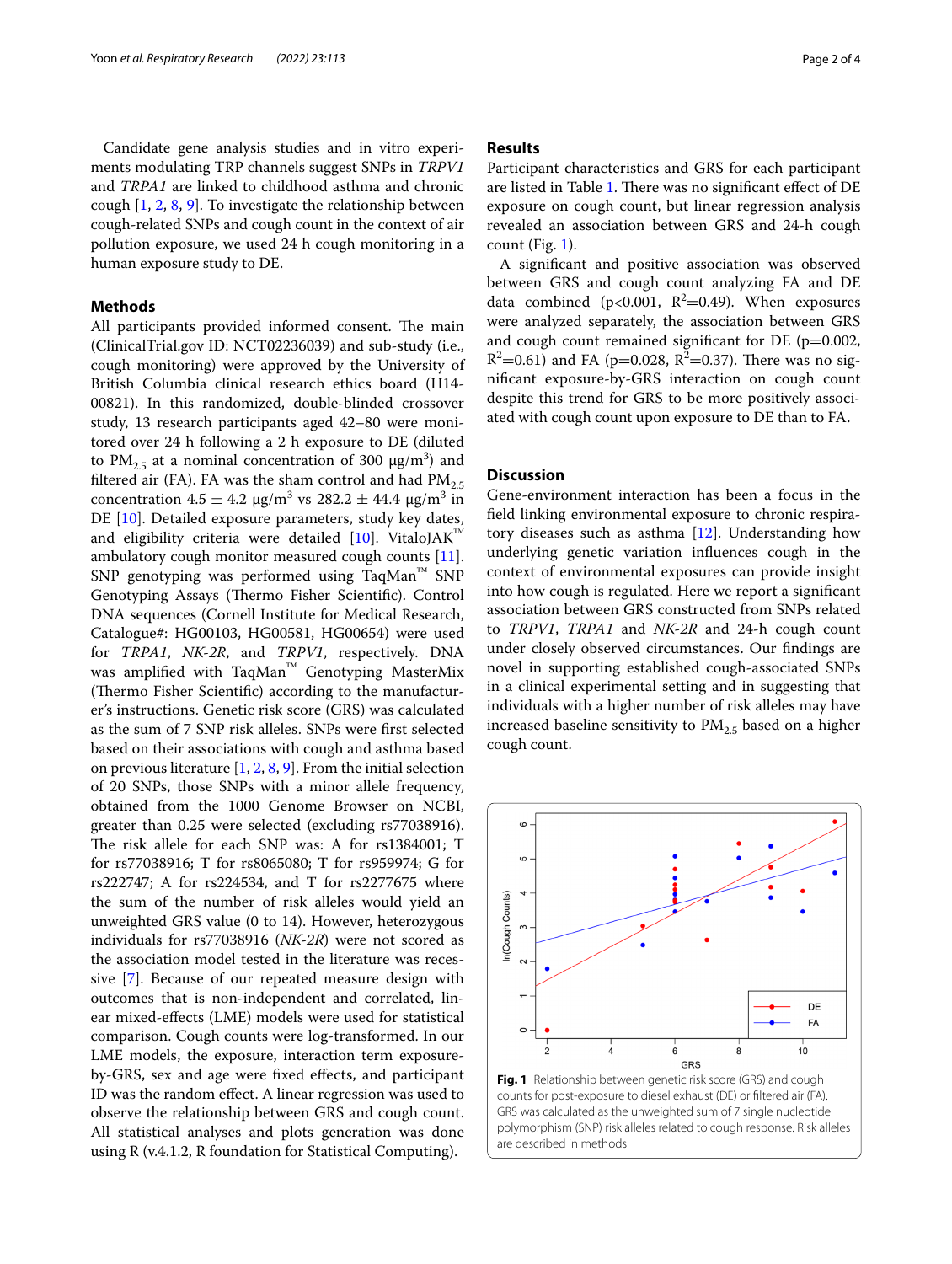|    | Age (years) | Sex | <b>GRS</b>     | <b>Smoking</b><br>history (pack-<br>years) | Time since quitting<br>smoking (years) | FEV <sub>1</sub> /FVC | <b>FEV1 (L)</b> | <b>FEV1 (%</b><br>Predicted) | DE<br>cough<br>count | FA cough count |
|----|-------------|-----|----------------|--------------------------------------------|----------------------------------------|-----------------------|-----------------|------------------------------|----------------------|----------------|
|    | 42          | F   | 12             | 0                                          |                                        | 86                    | 2.41            | 92                           | 440                  | 98             |
|    | 56          | F   | 6              | 0                                          |                                        | 81                    | 2.61            | 103                          | 43                   | 31             |
| 3  | 58          | M   | 8              | 0                                          | $\overline{\phantom{0}}$               | 75                    | 4.46            | 133                          | 232                  | 152            |
| 4  | 72          | F   | 9              | $\Omega$                                   |                                        | 80                    | 3.31            | 162                          | 64                   | 47             |
| 5  | 50          | M   | 6              | 15                                         | 16                                     | 79                    | 4.05            | 106                          | 41                   | 44             |
| 6  | 56          | M   | 5              | 50                                         | 8                                      | 74                    | 3.43            | 113                          | 20                   | 11             |
|    | 70          | M   | 6              | 90                                         | 19                                     | 72                    | 2.52            | 93                           | 69                   | 52             |
| 8  | 66          | F   | $\overline{7}$ | 24                                         | 16                                     | 54                    | 1.87            | 86                           | 13                   | 42             |
| 9  | 67          | M   | 2              | 52.5                                       | 11                                     | 49                    | 2.62            | 76                           | 0                    | 5              |
| 10 | 70          | F   | 6              | 12                                         | 33                                     | 48                    | 1.79            | 88                           | 109                  | 159            |
| 11 | 70          | M   | 9              | 19.5                                       | 16                                     | 64                    | 2.44            | 89                           | 116                  | 214            |
| 12 | 75          | M   | 6              | 7                                          | 41                                     | 67                    | 3.11            | 116                          | 60                   | 84             |
| 13 | 80          | M   | 10             | 10                                         | 30                                     | 54                    | 2.33            | 97                           | 57                   | 31             |

#### <span id="page-2-0"></span>**Table 1** Participant characteristics

Lung function data were measured after a bronchodilator (salbutamol) use during in-person screening. All participants were not current smokers. One pack-year is equivalent to smoking 1 pack (20 cigarettes) of cigarette every day for one year

*M* Male, *F* Female, *GRS* genetic risk score, *COPD* chronic obstructive pulmonary disease, *FEV<sub>1</sub>/FVC* ratio of forced expiratory volume in one second to functional vital capacity; FEV1% predicted, percent of predicted forced expiratory volume in 1 s; *N/A* not applicable

Studies have linked multiple SNPs in *TRPV1* and *TRPA1* with asthma and cough. The Avon Longitudinal Study of Parents and Children found six SNPs signifcantly associated with childhood asthma development [[9](#page-3-8)]. Furthermore, the Childhood Respiratory Health Study, the European Community Respiratory Health Survey, and the Epidemiological study on the Genetics and Environment of Asthma found *TRPV1* SNPs signifcantly associated with nocturnal, usual, and chronic cough  $[1, 8]$  $[1, 8]$  $[1, 8]$  $[1, 8]$ . In support of the clinical data, experimental data have shown that these variants can modulate TRP channel activity resulting in altered calcium fux and infammatory cytokine secretion causing a change in cough sensitivity [[2](#page-3-6), [8\]](#page-3-7).

In this report, we note a pattern suggesting a greater infuence on cough count by DE than FA given that the linear regression for DE had a stronger  $\mathbb{R}^2$  coefficient with a more positive slope. To rule out that the association between GRS and cough count was driven by one SNP, we performed linear regressions between ln(cough count) and GRSs calculated with one SNP excluded in the GRS calculation. For cough count measured after DE exposure, there was an association between higher GRS and higher cough count, even when each SNP was removed. This association was weaker in the cough count measured after FA exposure, further supporting our hypothesis that GRS is more infuential in the context of DE relative to FA. However, this hypothesis require independent validation study.

Sex as a potential effect modifier needs to be explored. We did not find significant exposure-by-sex ( $p=0.63$ ) or exposure-by-GRS-by-sex  $(p=0.51)$  interaction. We recognize that a modest sample size limited our ability to test this interaction effect. There are also potential confounders including exposure to allergens and house dust. Another limitation is that participants were local to the Metro Vancouver area, limiting generalization to other regions with diferent genetic and environmental backgrounds. Furthermore, there are other SNPs in TRPV1, TRPA1, and NK-2R associated with cough or respiratory conditions not covered in our study (due to their low frequency in the general population).

#### **Conclusion**

Unweighted GRS was associated with higher cough counts in a controlled setting, supporting previous observational literature connecting these mutations with cough, with a noteworthy trend in conferring a particular increase in cough when exposed to air pollution in the form of diesel exhaust.

#### **Abbreviations**

SNP: Single nucleotide polymorphism; TRAP: Traffic-related air pollution; GRS: Genetic risk score; DE: Diesel exhaust; FA: Filtered air; TRPA1: Transient receptor potential ankyrin-1; TRPV1: Transient receptor potential vanilloid-1; NK-2R: Neurokinin-2 receptor.